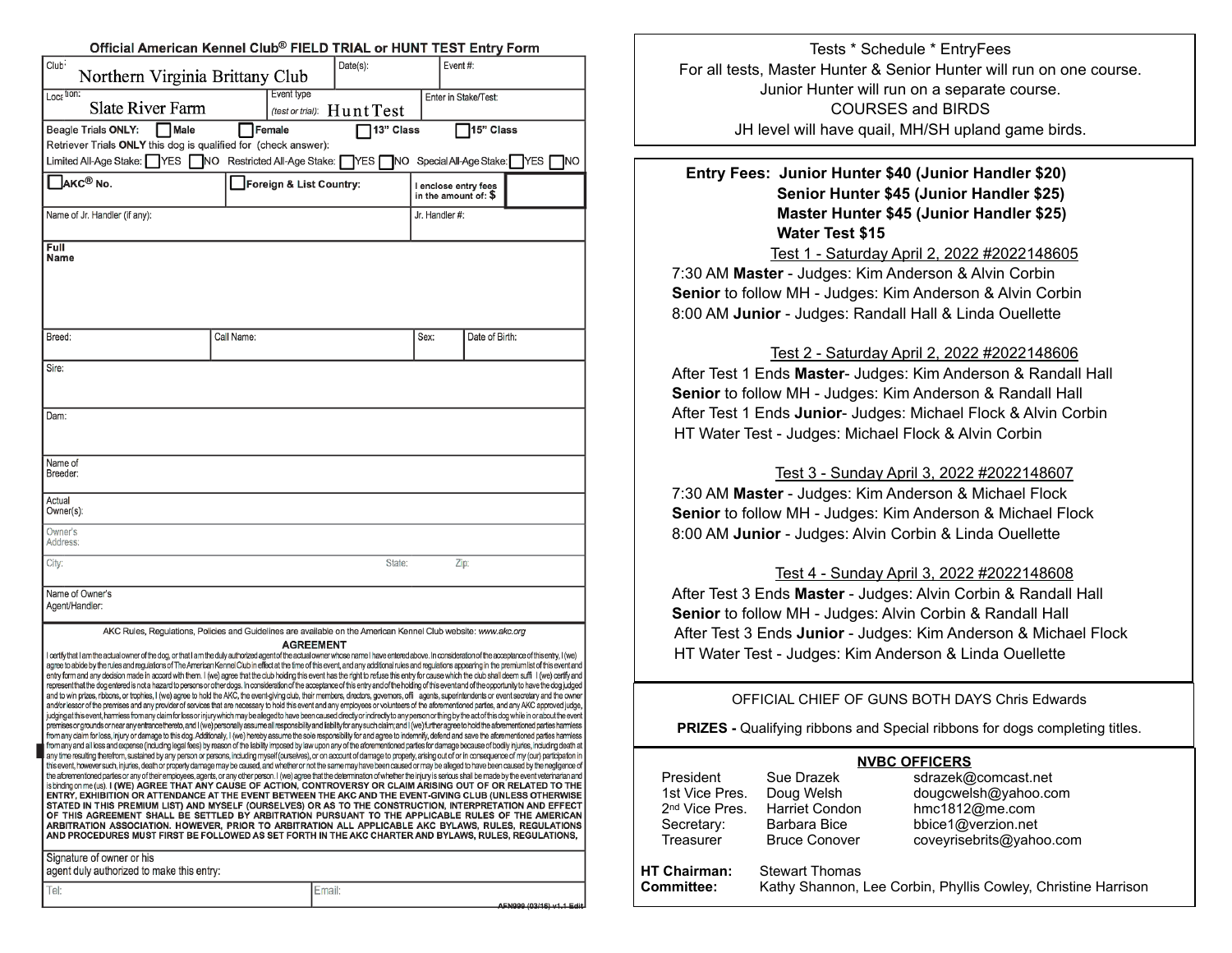## **HUNT TEST PREMIUM** Presented by **Northern Virginia Brittany Club**

April 2 & 3, 2022 Slate River Farm, Dillwyn, VA Saturday Events #1 2022148605, #2 2022148606 Sunday Events #1 2022148607, #2 2022148608

### **ALL LEVELS OPEN TO ALL AKC REGISTERED POINTING BREEDS**

The Hunting Test is held under the Rules and Regulations of the American Kennel Club. This club does not agree to arbitrate claims as set forth on the Official AKC entry form for this event. Approved AKC Tracking Collars are permitted. Bitches in season are not eligible to enter and are not allowed on the grounds.

Limited to the number of dogs that can be run during daylight hours. This test will be run as a flexible format. NVBC reserves the right to rearrange the running order of stakes or add/rearrange judges if conditions warrant.

#### **A SEPARATE ENTRY FORM IS REQUIRED FOR EACH EVENT AND DOG A SIGNED WAIVER (INCLUDED WITH THE PREMIUM) IS REQUIRED FROM EACH EXHIBITOR PRIOR TO CLOSING**

**Entries will close Tuesday, March 29, 2022 at 6 pm**

Make checks payable to NVBC and mail entries and checks to: Kathy Shannon, NVBC Hunt Test Secretary, PO BOX 67, Dillwyn, VA, 23936-0067 Cell: 804-240-2953 Email: Shannon.m@ceva.net

# **HUNT TEST JUDGES**

Kim Anderson #81819 Westin, FL Alvin Corbin #109208 Dillwyn, VA Michael Flock #98825 Huntersville, NC Randall A Hall #24294 Jamestown, OH Linda C Ouellette #18596 Pamplin, VA